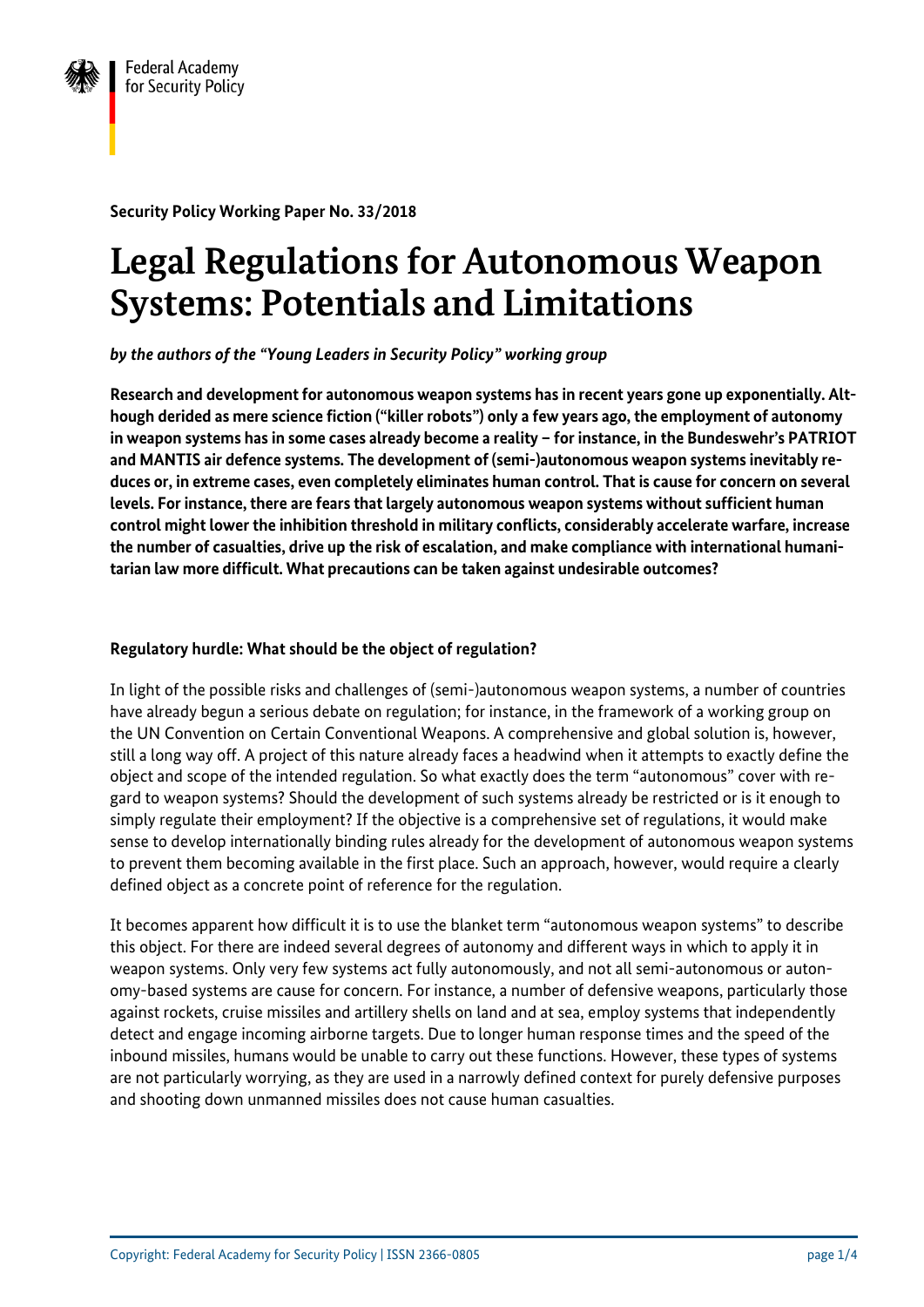Autonomous weapon systems have come in for criticism mainly because of ideas of how they might be employed in the future: as *offensive weapon systems operating with full autonomy* that themselves make and execute attack and/or kill decisions – for instance, drones that fly into a target area and, depending on the situation, engage targets from the air on their own without waiting to receive orders from a human decision-maker. The phenomenon of autonomy is thus not in itself a deciding factor, but rather the question of how and for what purpose this autonomy is employed. That is precisely why it is so much harder to pin down what the concrete object of any development-focused regulation would be.

It would accordingly be more appropriate to focus more on the type and scope of "autonomy *in* weapon systems" rather than employing the term "autonomous weapon systems" as a catch-all without sufficient distinction. The decisive question is then to determine *which forms* of autonomy are grounds for concern (or not). If the development of certain "problematic" systems or system functions were to be restricted, the concrete way in which they are "problematic" would have to be described. This is hard to do in an abstract manner, however. Any international, treaty-based regulation that tries to restrict autonomy in weapon systems in a generalized sense would thus already run into choppy waters when it comes to defining an object that can be regulated by an agreement and would in all probability not receive much support in the international community. This is why regulation seems hard to do. Seen from this perspective, a more efficient approach appears to be discussing the *employment* of (semi-)autonomous weapon systems and the problems surrounding the various ways in which they could be used.

#### **Opportunities and problems of regulating the employment of (semi-)autonomous weapon systems**

In light of the concerns laid out in this paper, focusing primarily on regulating the *employment* of (semi-)autonomous weapon systems still raises the question as to which criteria should be used to distinguish between "problematic" and "non-problematic" variations of autonomy in weapon systems – albeit this time, the focus is on the mode of employment, while development takes a back seat. The already existing rules of international humanitarian law can be used to develop a basic principle for what constitutes a "problematic" mode of employment. In this context, the concern is often voiced that with increasing autonomy, complying with certain central tenets of international humanitarian law will become impossible – these being primarily the principles of distinction between combatants and civilians, the identification of admissible targets, and the prohibition of disproportionate collateral damage. International humanitarian law, however, developed in light of conventional weapon systems. Yet precisely these conventional weapons do *not* act autonomously in line with rules that they themselves have set, but rather are merely tools employed by a user who makes the decisions. Soldiers who operate them are as individuals responsible for their actions on operations; they, their commanders and their political leadership are held to account.

The core difficulty of any largely autonomous system, on the other hand, is that it would, to a certain extent at least, be programmed to itself formulate if-then statements without being in any way held accountable. These statements would merely be the result of a calculation process that, though based on programming done by a human, leads to a concrete result unforeseeable at the time of programming. The required chain of accountability is thus broken, so that such a system can indeed be considered "problematic" even outside the scope of conventional international humanitarian law. Unlike soldiers, who know the reasoning that led to their decision, can describe and justify it and are thus accountable for their own compliance with international law, employing (semi-)autonomous weapon systems risks creating a responsibility gap, as the reasoning process that led to the decision can then be reconstructed only based on the outcome of that decision. This precisely is the main point of criticism to be lodged against particular autonomous weapon system.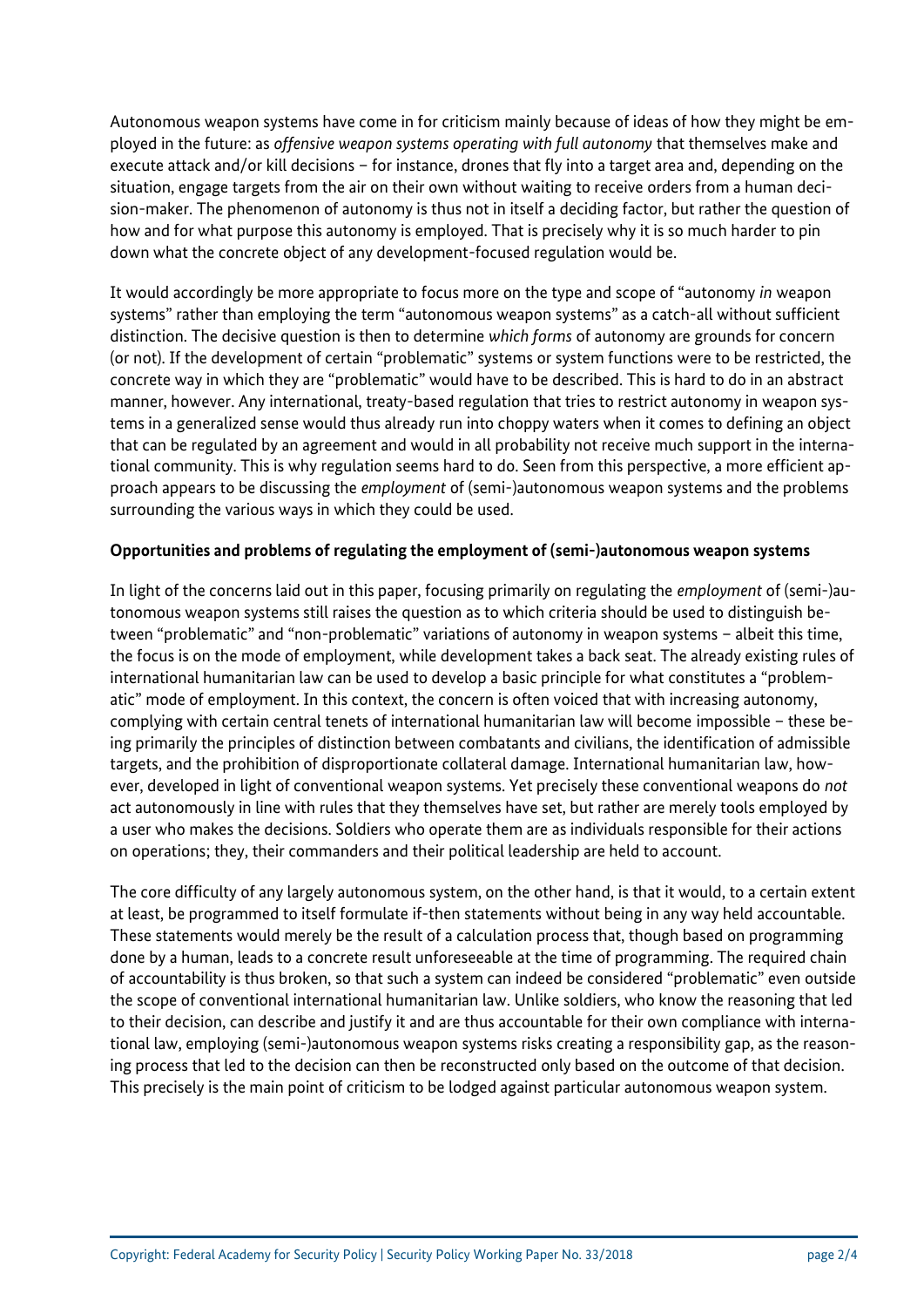As it not in any country's national interest to artificially create such a responsibility gap, however, it seems a realistic endeavour to persuade governments to support an international treaty that is more narrow in scope and that closes this responsibility gap between the decision by a human decision-maker to employ a weapon system and the moment in which the weapon system launches an attack. An international treaty could here be worded in such a way as to allow the employment of autonomous weapon systems only if it is ensured that there is "*command responsibility*" every time the weapon system is employed, i.e., a human supervisor is in charge and accountable for every employment. If this supervisor finds that the employment of an autonomous weapon system cannot guarantee compliance with international humanitarian law to the same extent as using human actors can, the system must either not be employed, or the liability regulations of the law of armed conflict and international criminal law apply along with the general rules of state responsibility. Employing this relatively simple mechanism, which underwrites the rules of international humanitarian law, could additionally, from the development stage, help place the focus on those systems that are legally permissible from the outset.

#### **Opportunities and problems of regulating the development of (semi-)autonomous weapon systems**

However, such a regulatory instrument aimed primarily at the employment of these systems has considerable shortcomings. For instance, it is doubtful whether the outlined approach can achieve more than simply untangling questions of ex-post responsibility. In addition, at least, the aim should be to establish a set of international, legally binding rules that, ex ante, prevent the development of autonomous weapon systems that are designed in such a way as to almost inevitably violate international law. Focusing exclusively on the *employment* of autonomous weapon systems is not sufficient. Rather, an international regulatory tool should be put in place in order to limit and monitor the development of such weapons.

A central problem of weapon systems that act largely autonomously is that in a number of typical, ethically and legally dicey situations, even the forward march of technology cannot replace human judgement. It would be a misapprehension to conclude that autonomous weapons can at some point be programmed accurately enough to distinguish between legitimate and illegitimate targets more precisely than a human could. This becomes particularly evident when possible concrete fields of application and examples are considered. In many conflict environments, it is hard to distinguish combatants and civilians from one another, as nobody is uniform. Civilians are used as human shields, and combatants can always surrender to their enemies and thus no longer be considered a legitimate target. Prisoners of war are under special protection, but cannot always be easily distinguished from combatants. In addition, the approach that prioritises the employment of autonomous weapon systems focusses primarily on "traditional" conflicts between nation-states. However, most current armed conflicts are not carried out between states but within states, mostly against and by using irregular armed groups and militias. In these conflict situations, even human actors do not usually clearly distinguish between civilians and combatants.

Thus it is only in the rarest of cases that making the right decision can be reduced to a mathematical equation. Rather, it is the result of a complex process of assessing and weighing options. It is not about combining information in line with a fixed scheme, but about making highly complex, case-by-case decisions. The myriad of facts that have to be assessed for such decisions cannot easily be captured by an algorithm. Serious mistakes would, in the truest sense, be programmed in advance. This in turn means that from development, autonomy in weapon systems has to be designed in such a way that the final decision to kill is in the hands of humans who are equipped with the practical sense of judgement required in these circumstances ("meaningful human control").